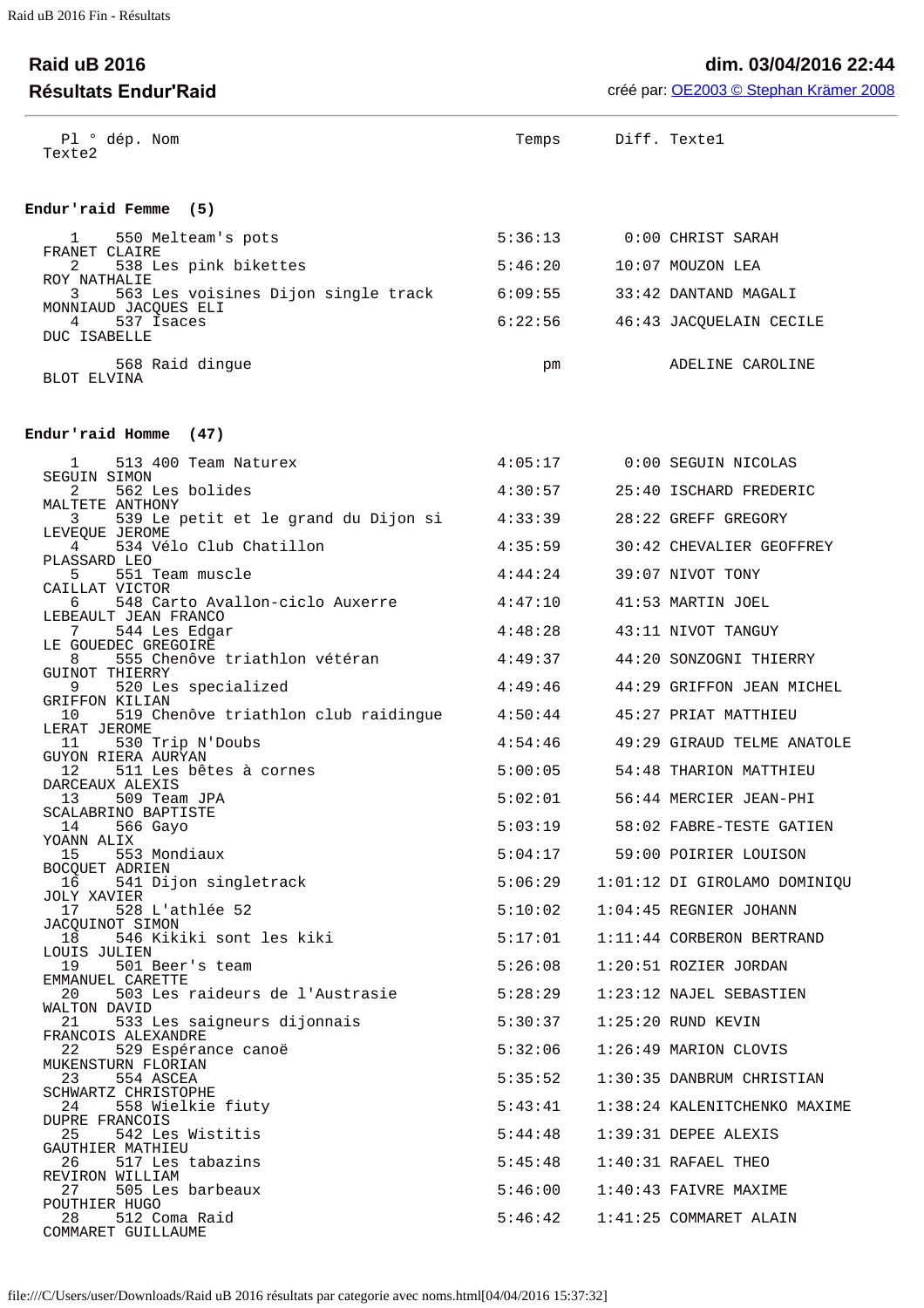Raid uB 2016 Fin - Résultats

| 29<br>540 Club 50                               | 6:03:18 | 1:58:01 SACHETAT OLIVIER   |
|-------------------------------------------------|---------|----------------------------|
| BRIDDA ERIC<br>543 Les raideurs flowteurs<br>30 | 6:12:59 | 2:07:42 LICHTLE SIMON      |
| MOSIMANN BAPTISTE                               |         |                            |
| 31<br>536 Les touristos                         | 6:18:22 | $2:13:05$ RIZET JEREMY     |
| CHEVALIER AYMERIC                               |         |                            |
| 565 Les stabiloboss<br>32                       | 6:24:30 | 2:19:13 BAILLY QUENTIN     |
| COMMARET DENIS                                  |         |                            |
| 557 Valduc 2<br>33                              | 6:30:45 | $2:25:28$ BAY RAPHAEL      |
| BRUNELLIERE IVAN                                |         |                            |
| 508 Quantin/Mullard<br>34                       | 6:30:49 | 2:25:32 MULLARD CHRISTOPHE |
| <b>OUANTIN BRUNO</b>                            |         |                            |
| 35<br>531 EALC                                  | 6:30:59 | $2:25:42$ GARNIER ROMAIN   |
| GARCON SIMON                                    |         |                            |
| 577 Les bofs<br>36                              | 6:31:19 | 2:26:02 LANDRE JULIEN      |
| MAIRET MATHIEU                                  |         |                            |
| 37<br>522 Les cyclos tonyques                   | 6:34:44 | $2:29:27$ FISCH EMMANUEL   |
| SICKLER TONY                                    |         |                            |
| 516 Cornbck et friends<br>38                    | 6:34:50 | 2:29:33 MANTAUX CEDRIC     |
| CORNU AURELIEN                                  |         |                            |
| 515 Team Viking<br>39                           | 7:01:00 | 2:55:43 BORGES GUILLAUME   |
| CAUSSE AUGUSTIN                                 |         |                            |
| 40<br>507 pompiers gevrey                       | 7:01:07 | 2:55:50 PETRIGNET LAURENT  |
| DRU GUILLAUME                                   |         | 3:11:59 DEFAIX KEVIN       |
| 41 525 DelgaFaix<br>DELGADO NICOLAS             | 7:17:16 |                            |
|                                                 | 7:27:26 | 3:22:09 AUCHER ROMAIN      |
| 42 518 Les pieds gauche                         |         |                            |
| AUCHER JEAN MICHEL                              |         |                            |
| 514 Team berbere                                | pm      | VILAIN ANTOINE             |
| BARTHOUIL HUGO                                  |         |                            |
| 523 Les trappistes en folie                     | pm      | MAMELA THOMAS              |
| TINGUELY HEZARD ARTH                            |         |                            |
| 527 L'agence tous risques                       | pm      | DEFOIS GUILLAUME           |
| SENAILLET JULIEN                                |         |                            |
| 549 Les frères de Les goulles                   | pm      | SEURIOT GUILLAUME          |
| HERNANDEZ JULIAN                                |         |                            |
| 564 Les Abuels                                  | pm      | LASTELLA SEBASTIEN         |
| MILLOT ALEX                                     |         |                            |
|                                                 |         |                            |

## **Endur'raid Mixte (12)**

|                                | 1 560 Team cyclopassion<br>BOURGEOIS NICOLAS                                                  | 4:41:04 | $0:00$ JOBARD CAMILLE     |
|--------------------------------|-----------------------------------------------------------------------------------------------|---------|---------------------------|
| $2 \left( \frac{1}{2} \right)$ | 545 Sports nature                                                                             | 4:49:56 | 8:52 CARRERA SIMON        |
| POSTY NADEGE<br>3              | 506 Les têtes de mules                                                                        | 4:57:41 | 16:37 DEMONT SEBASTIEN    |
| $4 \quad$                      | BOUARD LAURENCE<br>559 Les fondu                                                              | 5:15:35 | 34:31 DAUGE FABIEN        |
| 5                              | GROSJEAN AURELIE<br>504 Les Galériens en vadrouille                                           | 5:16:27 | 35:23 PIGACHE ERIC        |
| 6                              | LEBEL GWENAELLE<br>556 Valduc 1                                                               | 5:22:29 | 41:25 FARYS CLAUDE ROMAIN |
| 7                              | MATHIEU CARINE<br>526 Les oursons                                                             | 5:34:30 | 53:26 ARBEZ ANNE FLORE    |
|                                | BOUHIN SAMUEL<br>8 524 VTT Club Gevrey Chambertin                                             | 5:52:50 | $1:11:46$ DECOENE THOMAS  |
| 9                              | <b>JORDAN SEVERINE</b><br>561 Chenôve tri club vétéran mixte 6:52:40 2:11:36 BARNET GENEVIEVE |         |                           |
| ROSSIN ERIC                    |                                                                                               |         |                           |
|                                | 502 Les Nabots<br>VANDERME EMILIEN                                                            | pm      | LIARD LAURA               |
|                                | 532 Les cheveux sales<br>TURPAIN CORALIE                                                      | pm      | TURPAIN THIBAULT          |
|                                | 535 Haribo<br>DESJARDIN MAUD                                                                  | pm      | CLERC ETIENNE             |
|                                |                                                                                               |         |                           |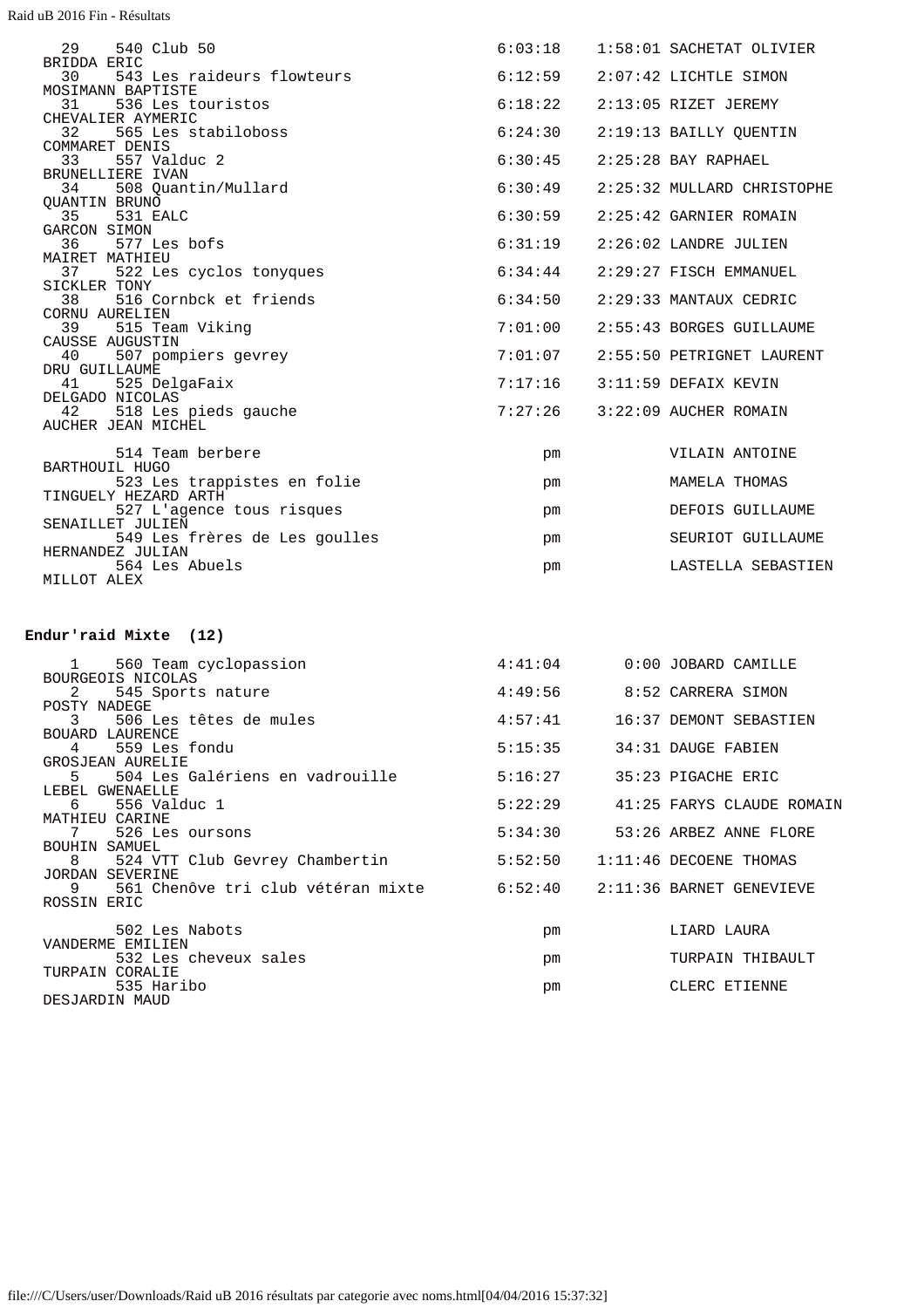| Classement général Aventur'Raid - Raid de l'uB du 2 Avril 2016 |                                     |                                    |                                               |                |
|----------------------------------------------------------------|-------------------------------------|------------------------------------|-----------------------------------------------|----------------|
| <b>DOSSARD</b>                                                 | <b>NOM</b> d'équipe                 | <b>Temps VTT</b><br>(départ 10h30) | <b>Temps</b><br>crapahut<br>(départ<br>12h58) | <b>TOTAL</b>   |
| 734                                                            | TTM <sub>2</sub>                    | 49 <sub>min</sub>                  | 1h 07min 24sec                                | 1h 56min 24sec |
| 760                                                            | Luya                                | 53min                              | 1h 10min 12sec                                | 2h 03min 12sec |
| 721                                                            | <b>Les Jules</b>                    | $1h$ 01 $min$                      | 1h 07min 13sec                                | 2h 08min 13sec |
| 728                                                            | <b>ASPTT Dijon CK</b>               | $1h$ 01 $min$                      | 1h 12min 37sec                                | 2h 13min 37sec |
| 748                                                            | La colère des caribous              | 59 <sub>min</sub>                  | 1h 15min 43sec                                | 2h 14min 43sec |
| 766                                                            | <b>Les touristes</b>                | 1h 06min                           | 1h 12min 26sec                                | 2h 18min 26sec |
| 733                                                            | TTM <sub>1</sub>                    | 1h 03min                           | 1h 17min 06sec                                | 2h 20min 06sec |
| 746                                                            | <b>Little Blue</b>                  | 57 <sub>min</sub>                  | 1h 29min 12sec                                | 2h 26min 12sec |
| 755                                                            | <b>Justatemps</b>                   | 1h 08min                           | 1h 19min 04sec                                | 2h 27min 04sec |
| 709                                                            | Mora                                | 1h11min                            | 1h 19min 06sec                                | 2h 30min 06sec |
| 713                                                            | <b>Fatboys</b>                      | 1h11min                            | 1h 22min 36sec                                | 2h 33min 36sec |
| 726                                                            | Les escargots                       | 1h 16min                           | 1h 19min 52sec                                | 2h 35min 52sec |
| 765                                                            | Pet 2 beu                           | $1h$ 15 $min$                      | 1h 22min 07sec                                | 2h 37min 07sec |
| 704                                                            | <b>Les Miis</b>                     | 1h 12min                           | 1h 29min 22sec                                | 2h 41min 22sec |
| 750                                                            | Les tamalou                         | 1h 19min                           | 1h 22min 35sec                                | 2h 41min 35sec |
| 758                                                            | Les compères                        | 1h 19min                           | 1h 25min 36sec                                | 2h 44min 36sec |
| 739                                                            | <b>Rha Team</b>                     | $1h$ 15 $min$                      | 1h 30min 02sec                                | 2h 45min 02sec |
| 740                                                            | Les du crotau                       | $1h$ 23 $min$                      | 1h 22min 46sec                                | 2h 45min 46sec |
| 708                                                            | Les pandas                          | 1h 19min                           | 1h 28min 25sec                                | 2h 47min 25sec |
| 735                                                            | Duoxygène                           | 1h 20min                           | 1h 27min 36sec                                | 2h 47min 36sec |
| 776                                                            | les iRaiductibles                   | 1h 19min                           | 1h 28min 48sec                                | 2h 47min 48sec |
| 754                                                            | <b>Tormout and brulia's killers</b> | 1h 28min                           | 1h 20min 24sec                                | 2h 48min 24sec |
| 725                                                            | <b>Fifolles</b>                     | 1h 20min                           | 1h 29min 38sec                                | 2h 49min 38sec |
| 751                                                            | <b>Tango et Cash</b>                | 1h 13min                           | 1h 36min 51sec                                | 2h 49min 51sec |
| 702                                                            | <b>The Angry Beavers</b>            | $1h$ 23 $min$                      | 1h 27min 16sec                                | 2h 50min 16sec |
| 715                                                            | Les zinzins de l'espace             | $1h$ 24 $min$                      | 1h 28min 18sec                                | 2h 52min 18sec |
| 752                                                            | Les raideurs du risque              | 1h 23min                           | 1h 32min 57sec                                | 2h 55min 57sec |
| 744                                                            | #Amortcubillé/petiteau#sanglant     | 1h 23min                           | 1h 33min 16sec                                | 2h 56min 16sec |
| 723                                                            | <b>Les Zouak</b>                    | 1h 30min                           | 1h 26min 39sec                                | 2h 56min 39sec |
| 736                                                            | Les deust 1                         | 1h 30min                           | 1h 28min 19sec                                | 2h 58min 19sec |
| 705                                                            | <b>Bbenz</b>                        | $1h$ 23 $min$                      | 1h 35min 43sec                                | 2h 58min 43sec |
| 732                                                            | Les feignasses s'y mettent          | $1h$ 23 $min$                      | 1h 36min 15sec                                | 2h 59min 15sec |
| 742                                                            | <b>Galactic Mouteam</b>             | $1h$ 33 $min$                      | 1h 26min 29sec                                | 2h 59min 29sec |
| 706                                                            | <b>Moreau/Gilbert</b>               | 1h 29min                           | 1h 31min 52sec                                | 3h 00min 52sec |
| 763                                                            | Les enduristes                      | 1h 24min                           | 1h 36min 56sec                                | 3h 00min 56sec |
| 747                                                            | Les gibbons                         | 1h 36min                           | 1h 25min 32sec                                | 3h 01min 32sec |
| 756                                                            | Les bombao                          | 1h 31min                           | 1h 33min 32sec                                | 3h 04min 32sec |
| 737                                                            | La shagasse team                    | 1h 35min                           | 1h 31min 19sec                                | 3h 06min 19sec |
| 767                                                            | Wine attack                         | 1h 30min                           | 1h 37min 59sec                                | 3h 07min 59sec |
| 710                                                            | Alex et Charlotte                   | 1h 44min                           | 1h 24min 36sec                                | 3h 08min 36sec |
| 722                                                            | Les carabines                       | 1h 24min                           | 1h 44min 39sec                                | 3h 08min 39sec |
| 731                                                            | Les coqs sportifs                   | 1h 05min                           | 2h 04min 09sec                                | 3h 09min 09sec |
| 714                                                            | Les patates                         | $1h$ 27 $min$                      | 1h 43min 54sec                                | 3h 10min 54sec |
| 757                                                            | Les petites nature                  | $1h$ 37 $min$                      | 1h 34min 52sec                                | 3h 11min 52sec |
| 719                                                            | Les glinches                        | 1h 29min                           | 1h 46min 28sec                                | 3h 15min 28sec |
| 741                                                            | Les outsiders                       | 1h 35min                           | 1h 41min 26sec                                | 3h 16min 26sec |
| 761                                                            | <b>Les iRAIDuctibles</b>            | 1h 29min                           | 1h 47min 48sec                                | 3h 16min 48sec |
| 762                                                            | Les gibus                           | 1h 36min                           | 1h 41min 27sec                                | 3h 17min 27sec |
| 707                                                            | <b>Les Moricettes</b>               | 1h 36min                           | 1h 42min 39sec                                | 3h 18min 39sec |
| 701                                                            | Les frangins                        | 1h 34min                           | 1h 45min 31sec                                | 3h 19min 31sec |

file:///C/Users/user/Desktop/Resultats%20AventurRaid\_fichiers/sheet001.htm[05/04/2016 10:59:32]